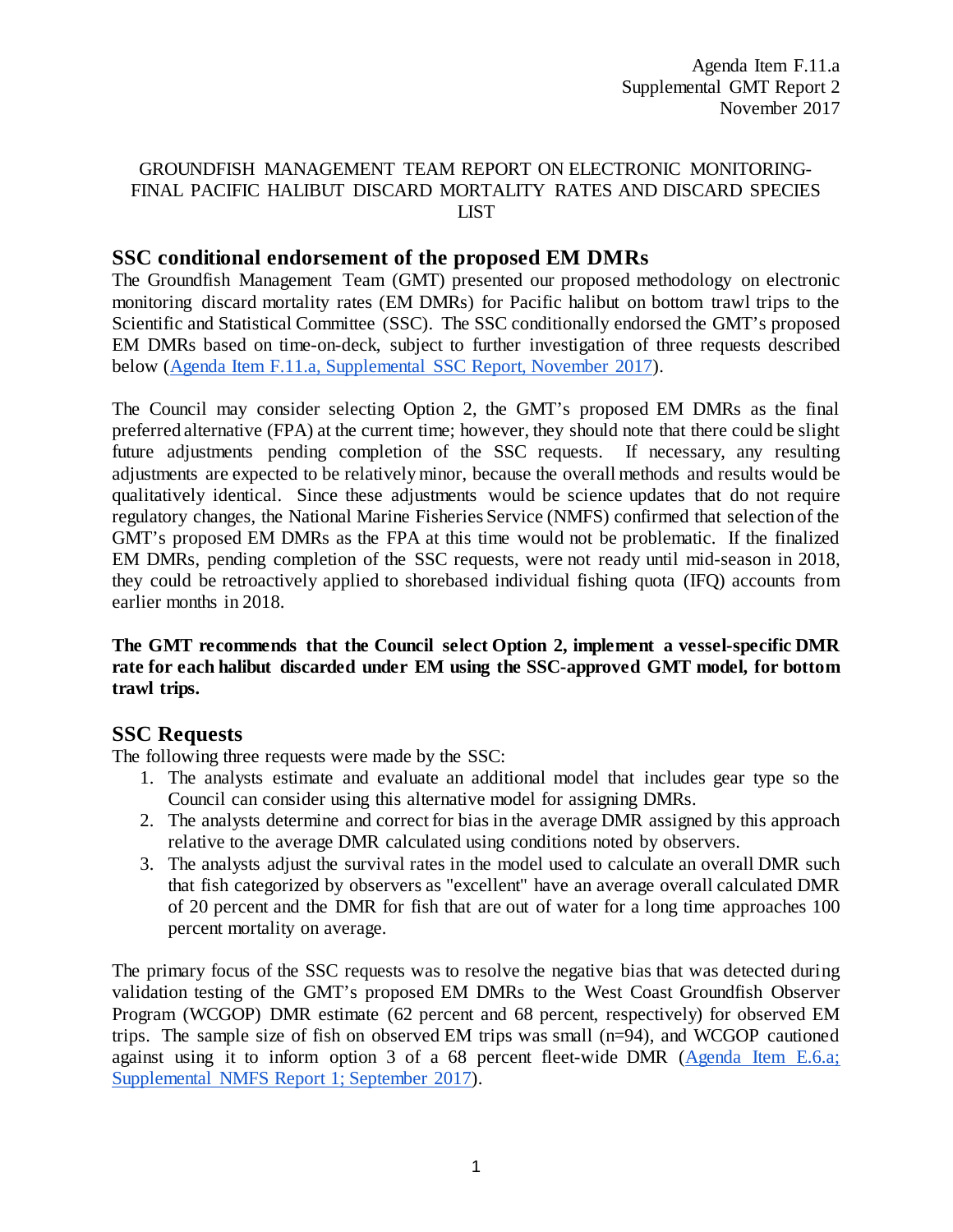Accordingly, following the SSC review, the GMT conducted a cross-validation test (Table 1) using 2015-2016 observer data for all observed bottom trawl trips, including those that did not use EM, to better evaluate potential bias with the GMT's proposed EM DMRs (i.e., built the model using 2015 data and tested versus 2016 data, and vice versa).

These cross-validation tests based on much larger sample sizes (>6,000 halibut per year) indicate the GMT's EM DMR methodology is unbiased (i.e., the errors were non-directional) and provide a reliable means to estimate fleet-wide DMRs. The GMT will share these results with the SSC, as their concerns with potential bias based on the validation tests using observed EM trips appears to have been an artifact of a low sample size ( $n = 94$  halibut).

**Table 1. Cross-validation tests conducted after the SSC review to better evaluate if there is potential bias associated with the GMT's EM DMR methodology when using the larger sample size observer dataset (n>6,000 halibut per year).** This broader, more robust validation testing indicates the SSC concerns with the negative bias based on the validation tests from observed EM trips was an artifact of a low sample size (n=94 halibut).

|                                             | <b>GMT EM DMR</b><br>(Time-on-deck model) | Observer Viability-based<br><b>DMR</b> |
|---------------------------------------------|-------------------------------------------|----------------------------------------|
| 2015 Model Applied to $2016$<br>$(n=6,490)$ | 0.52                                      | 0.56                                   |
| 2016 Model Applied to $2015$<br>$(n=6,239)$ | 0.55                                      | 0.50                                   |

# **Gear options if desired for further analysis**

Following the SSC review, the GMT further discussed SSC request #1 (i.e., inclusion of gear type in modeling). Based on these discussions, the GMT concluded that the Council would need to make a policy decision to consider further investigation of more complex models that include gear type in addition to time on deck, haul time, and fish length.

In other words, the Council could be satisfied using the simple time-on-deck model as originally proposed. If the Council wanted to further pursue evaluation of bottom trawl gear types, then the SSC would review the resulting technical results.

Although models that include gear type have not yet been thoroughly analyzed, the time-on-deck viability distributions are very similar (Figure 1), indicating there might not be significant differences; however, this a subjective comparison, and including gear as a covariate could potentially improve the model and resulting EM DMRs.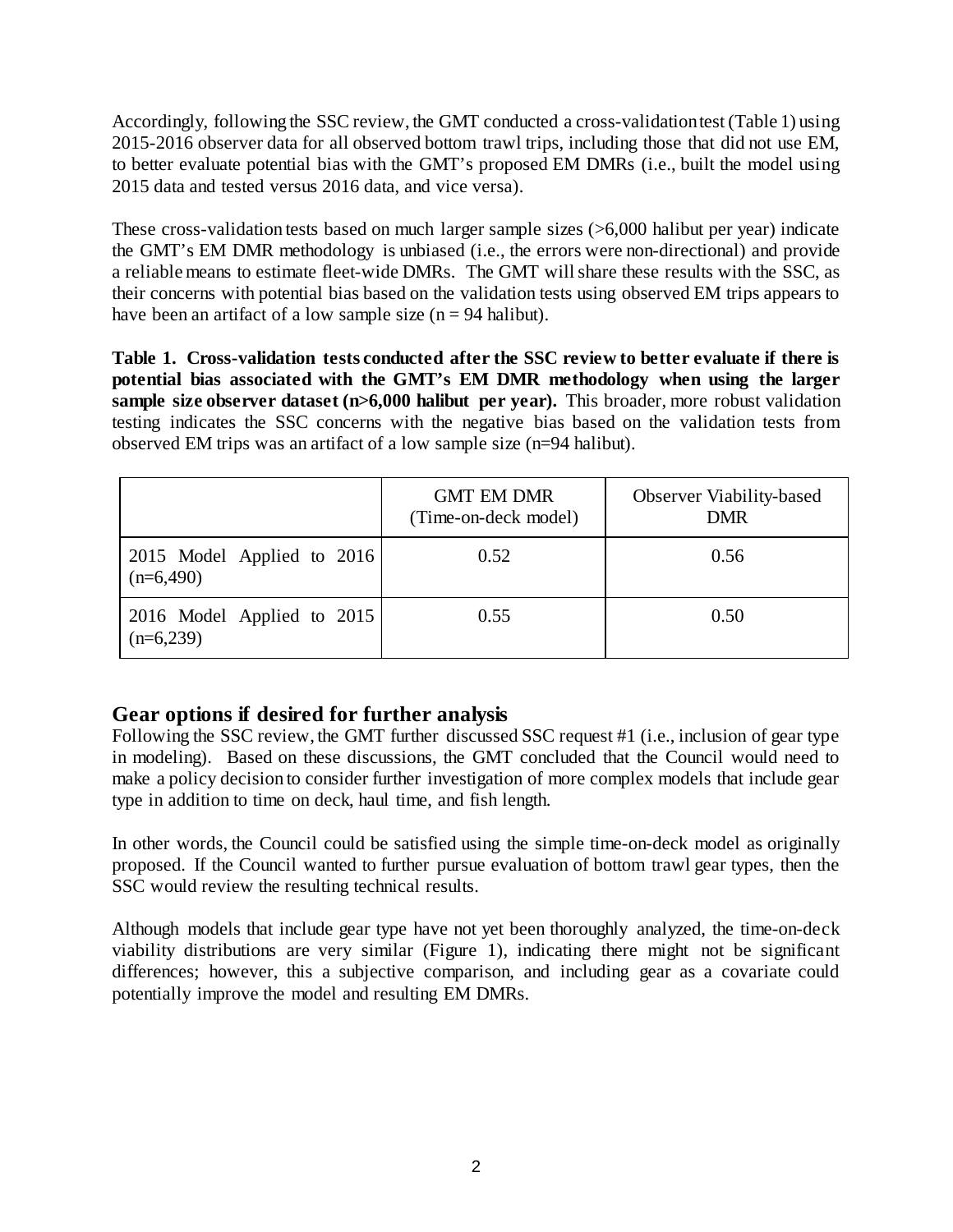

**Figure 1. Observer density ("proportion frequency") distribution comparisons of halibut viability by time-on-deck and gear type. This subjective comparison does not appear to indicate that gear type has much influence on DMRs.** 

If the Council would like to further investigate the effects of bottom trawl gear type to EM DMRs (in response to SSC request #1), the GMT provides the following gear options:

*Gear Option 1:* Use the original time-on-deck EM DMR proposal, with the same method for all bottom trawl gears.

*Gear Option 2:* Include bottom trawl gear type in model evaluations and have the results reviewed by the SSC.

*Gear Option 3:* Forgo further model evaluations of gear type and instead separate the GMT's proposed EM DMRs by bottom trawl gear type, which is simple and has already been completed.

**If the Council would like to further investigate the effects of bottom trawl gear type to EM DMRs, the GMT recommends that Gear Option 2 would be the preferred approach compared to Gear Option 3.**

#### **Binning the GMT's proposed EM DMRs**

During our joint November meeting with the Groundfish Electronic Monitoring Policy Advisory Committee (GEMPAC) and Groundfish Electronic Monitoring Technical Advisory Committee (GEMTAC), we discussed whether the GMT's proposed EM DMRs should be applied based on the nearest second as recorded by video reviewers or if the same DMRs could be used for broader time bins (e.g., 0-5 minutes). **To estimate DMRs as precisely as possible, the GMT recommends implementing the proposed DMR to the nearest second (as opposed to the minute as described in [Agenda Item F.11.a, GMT Report 1, November 2017\)](http://www.pcouncil.org/wp-content/uploads/2017/10/F11a_GMT_Rpt1_NOV2017BB.pdf).**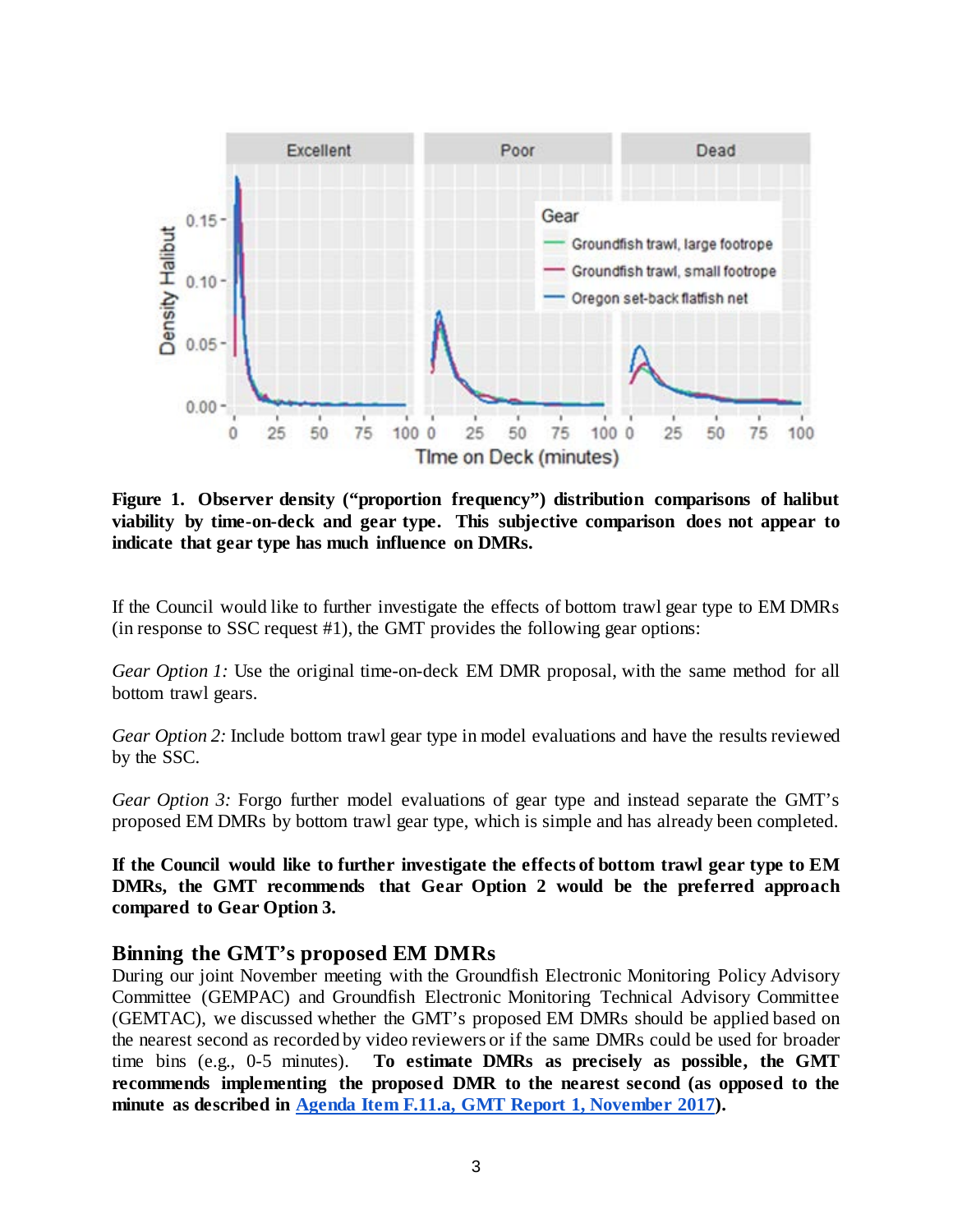#### **Bottom trawl EM DMR methodology conclusions**

In conclusion, the GMT believes that our proposed EM DMRs would be an unbiased and reliable method for estimating fleet-wide DMRs, and would provide incentive for trawlers to get credit for getting fish back in the water quicker. We fully support the International Pacific Halibut Commission (IPHC) recommendation that this provides a good starting point, and that future research, updating, and adaptation would be beneficial for future consideration, but we do not have any specific recommendations. Again, we recommend the Council consider our proposed EM DMRs as the FPA for bottom trawl trips.

The remainder of this report pertains to timeframes and follow-on actions for the Council's consideration in adopting EM DMRs. Furthermore, we discuss our recommendation for modifying the discard species list as described in [Agenda Item F.11.a, NMFS Report 1, November](http://www.pcouncil.org/wp-content/uploads/2017/10/F11a_NMFS_Rpt1_discard_species_list_NOV2017BB.pdf)  [2017.](http://www.pcouncil.org/wp-content/uploads/2017/10/F11a_NMFS_Rpt1_discard_species_list_NOV2017BB.pdf)

#### **Implementation time frames**

As described above, the GMT's proposed EM DMRs could be applied to shorebased IFQ vessel accounts relatively quickly (i.e., one month or less after Council adoption and finalization of the SSC requests), pending some modifications of catch accounting formulas. Additionally, the EM DMRs could be applied retroactively to 2018 IFQ accounts after we resolve the SSC requests.

However, the GMT stresses that our proposed EM DMRs should not be used inseason unless they will also be used by the WCGOP for final mortality estimates. It is our understanding that WCGOP will need to confirm these methods with the IPHC before implementing the EM DMRs in the annual total mortality report estimates. A formalized letter of support from the IPHC to WCGOP in the immediate future is recommended.

Further, if that understanding is reached, we propose that the vessel accounting system continue to use DMRs based on WCGOP-recorded viabilities when observers are aboard EM vessels. This will allow for continued assessment of the appropriateness of observed viabilities with time-ondeck estimates and control for additional time needed by observers to assess viabilities.

#### **Documentation**

**If the Council adopts the GMT's proposed EM DMRs, then we recommend they be described in the vessel monitoring plans (VMPs) for EM participants and in the Status of the Pacific Coast Groundfish Fishery [Stock Assessment and Fishery Evaluation](http://www.pcouncil.org/wp-content/uploads/2017/02/SAFE_Dec2016_02_28_2017.pdf) (SAFE) document.** The SAFE documents all other DMRs.

#### **Best handling criteria for eligibility**

There have been discussions about whether or not to require best handling criteria for halibut to be eligible for the GMT's proposed EM DMRs. The IPHC provided guidance in regards to what their preferred best handling conditions would be, but did not see a need to require thresholds for eligibility, unless red flags with poor handling become apparent [\(Agenda Item F.11.a,](https://www.pcouncil.org/wp-content/uploads/2017/11/F11a_Sup_IPHC_Rpt1_NOV2017BB.pdf)  [Supplemental IPHC Report 1,](https://www.pcouncil.org/wp-content/uploads/2017/11/F11a_Sup_IPHC_Rpt1_NOV2017BB.pdf) November 2017). During our joint session with the GEMPAC/GEMTAC in November, the members appeared to favor requiring best handling criteria for eligibility.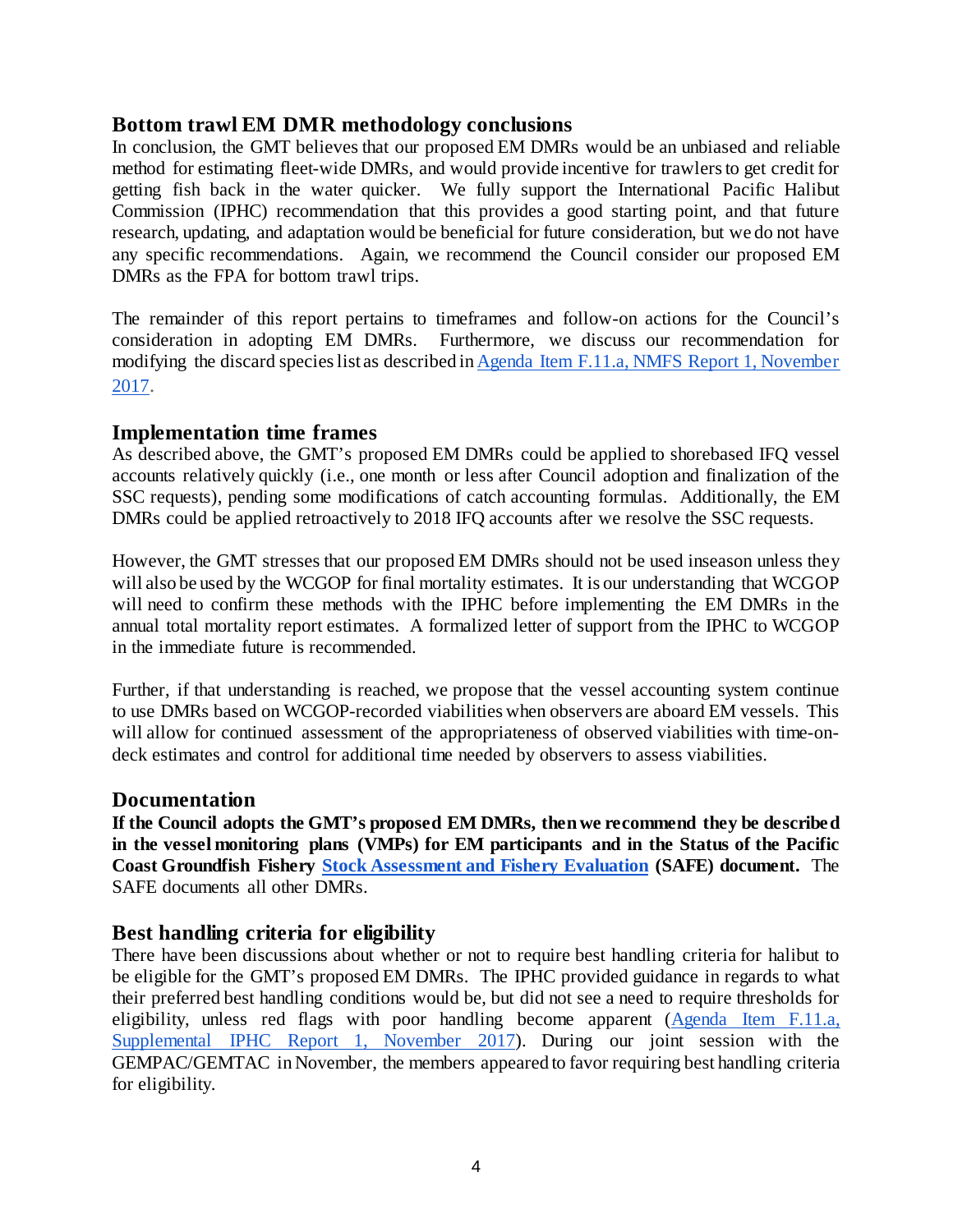The GMT sees merit in requiring best handling criteria in VMPs from the beginning, as it would create greater incentive to improve halibut survival and could reduce future workload (i.e., not readdressing if problematic).

# **Buffers for precaution**

In our September report [\(Agenda Item E.6.a, Supplemental GMT Report 2, September 2017\)](http://www.pcouncil.org/wp-content/uploads/2017/09/E6a_Sup_GMT_Rpt2_SEPT2017BB.pdf), the GMT had proposed that the Council consider adding buffers for precaution to the GMT's proposed EM DMRs, since there was uncertainty in using this new methodology. However, based on the cross validation results (Table 1) that indicate the GMT's proposed EM DMRs are an unbiased and reliable method to estimate fleet-wide DMR, the GMT no longer believes that buffers for precaution are necessary.

# **Fish released for safety**

During the GEMPAC/GEMTAC meeting, there were discussions on what DMR would be applied to halibut not brought on board, but caught in a net that was then released for safety reasons. Currently, WCGOP has a protocol for estimating the species and weight within a tow not brought onboard. **The GMT recommends that WCGOP work with Pacific States Marine Fisheries Commission (PSMFC) video reviewers to develop a similar estimation protocol for EM vessels that release tows in the water.** 

### **Addressing logistical challenges with less than 100 percent review**

In April 2017, the Council modified their FPA from April 2014 for the level of video review to the following:

Sub-Option B2. *The level of review should initially be 100 percent, but NMFS would have the ability, in consultation with the Council, to modify the percentage based on performance and the amount of review necessary to verify the accuracy of logbook information, and the performance of individual operators.*

While there are currently no plans to change from 100 percent review, the GMT notes that considerations would need to be made in the future as our proposed EM DMRs are reliant on timeon-deck information recorded by video reviewers. If less than the current 100 percent review rate is adopted (i.e., audited discard logbooks), then solutions would have to be developed for unreviewed halibut discards, as time-on-deck information would not be recorded.

In September, the GEMPAC requested that options start being developed for applying EM DMRs with less than 100 percent video review (Agenda Item E.6.a, Supplemental GEMPAC Report, [September 2017\)](http://www.pcouncil.org/wp-content/uploads/2017/09/E6a_Sup_GEMPAC_Rpt1_SEPT2017BB.pdf). The GMT offers the following preliminary options that could be further developed by the Council and its advisory bodies in preparation for less than 100 percent video review.

*Non-review option A: Use the current 90 percent EM DMR associated with dead viability* Rationale: As there would be no time-on-deck recorded to inform the EM DMR, the default 90 percent could be used.

*Non-review option B: Mandatory review/audit for hauls with halibut discards* Rationale: If a halibut is reported on the discard logbook, then that haul would be reviewed so that the time-on-deck information could be acquired by the video reviewer and EM DMRs applied.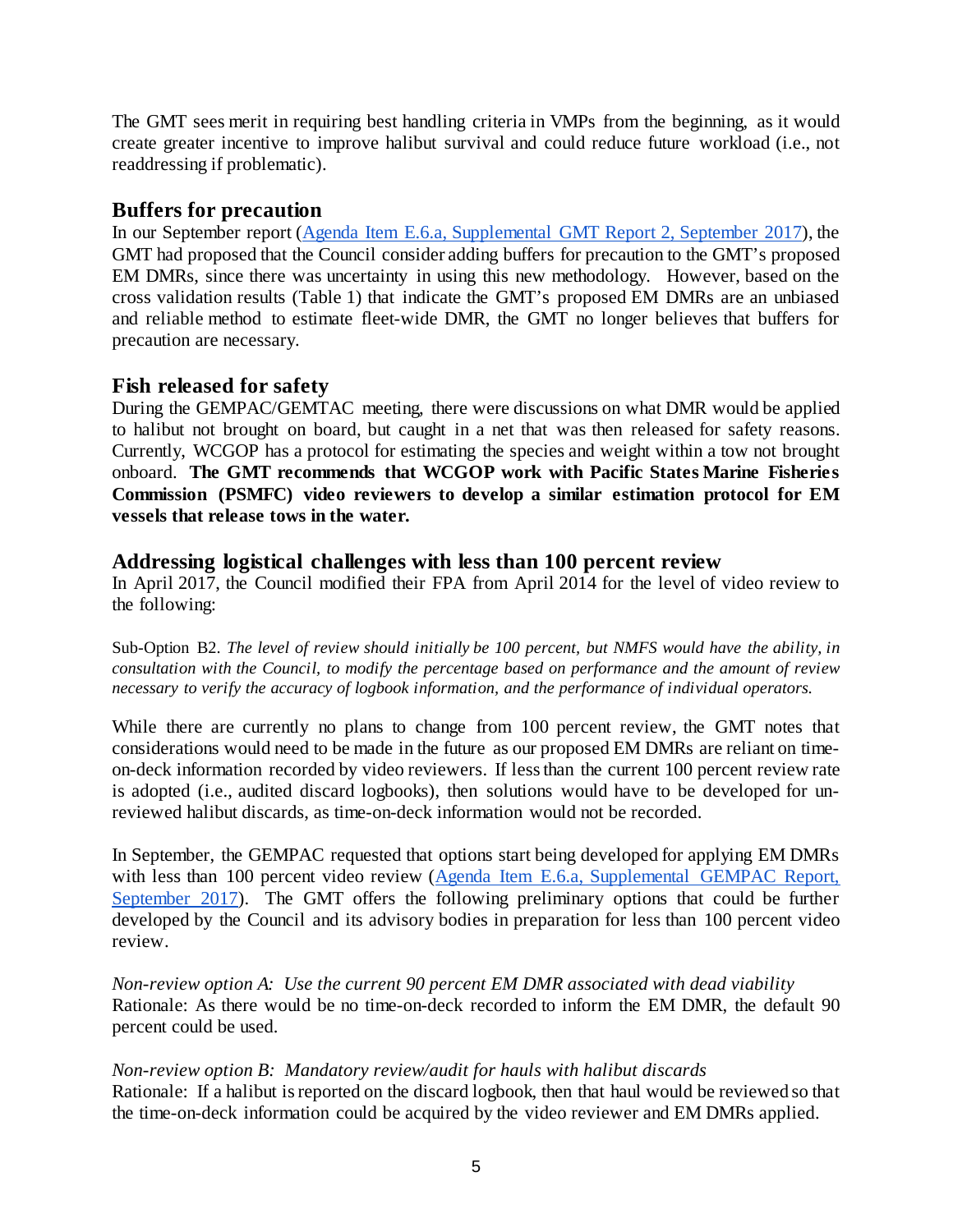#### *Non-review option C: Vessel-specific EM DMR*

Rationale: This option could be based on a vessel's average DMR from observer and/or EM viabilities. This may provide incentive for faster discarding, since rates would be based on past performance. Further, since they would not know which hauls would be reviewed, a vessel would want to discard all halibut as fast and safely as possible, as video review could potentially occur during any haul.

# **Applicability of DMRs Coastwide**

Pacific halibut are currently managed as an individual bycatch quota (IBQ) stock north of 40° 10' N. lat. and as a set-aside south of 40° 10' N. lat. While the main push for development of EM DMRs has been from the northern area, the GMT was asked to comment on the applicability of these rates in the southern area.

**The GMT recommends that our proposed EM DMRs be used coastwide since:** (1) coastwide discards were used in the modeling that was the basis of our EM DMR proposal (Figure 3); (2) the time-on-deck viability distributions were similar for both north and south of 40° 10' N. lat.; and (3) having a consistent methodology is preferable for all parties.



Geographic distribution of sampled halibut

**Figure 3. Sample sizes by area of discarded halibut used in the modeling that formed the basis of the GMT's proposed EM DMRs for bottom trawl trips.** 

# **EM DMRs for IFQ mid-water non-whiting trawls**

The GEMPAC requested development of EM DMRs for both bottom and midwater non-whiting trawls in April 2017 [\(Agenda Item F.2.a, Supplemental GEMPAC Report, April 2017\)](http://www.pcouncil.org/wp-content/uploads/2017/04/F2a_Sup_GEMPAC_Rpt_Apr2017BB.pdf); however,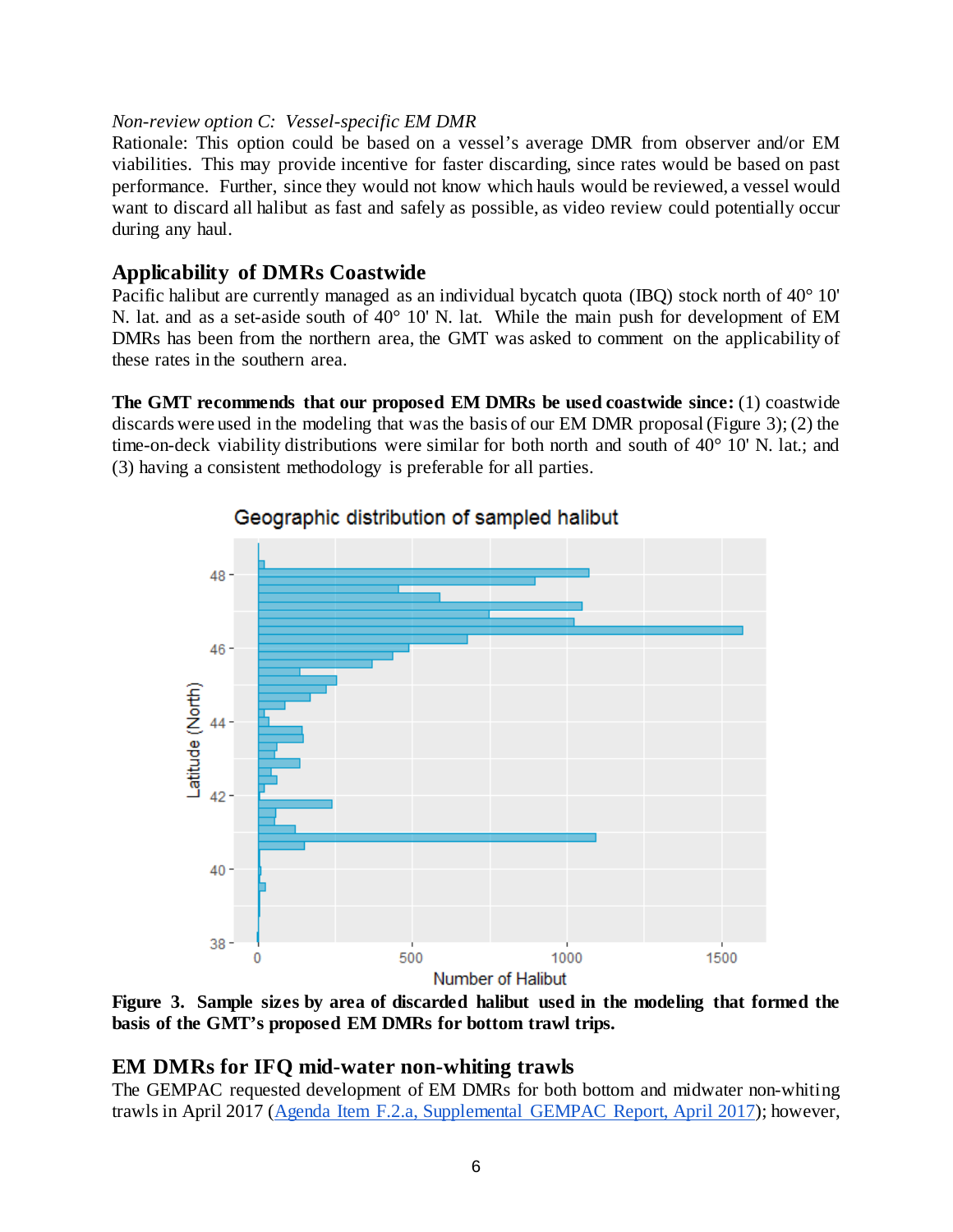focus for midwater non-whiting trawls has shifted to allowing retention instead of developing EM DMRs.

Halibut mortality for midwater non-whiting has been low:  $< 0.05$  mt each year from 2011-2016, when the rockfish fishery was less active and only 0.06 mt in 2017 despite a large increase in effort in the midwater rockfish fishery (i.e., >4,000 mt retained to date). During the GEMPAC/GEMTAC meeting, there were discussions of potential options [\(described in Agenda Item F.11, Situation](https://www.pcouncil.org/wp-content/uploads/2017/11/F11a_Sup_SSC_Rpt1_NOV2017BB.pdf)  [Summary, November 2017\)](https://www.pcouncil.org/wp-content/uploads/2017/11/F11a_Sup_SSC_Rpt1_NOV2017BB.pdf) for retention of halibut on midwater non-whiting EM trips.

Some vessels were interested in optimized retention and being able to sort catch (the Council's current FPA; option 1), while others desired to fish maximized retention, similar to whiting boats (option 2). Allowing these non-whiting midwater EM vessels to retain these trace amounts could be more beneficial than requiring discarding halibut at 90 percent DMR. NMFS staff has noted that vessels would need to declare either option to WCGOP, to inform video reviewers and to ensure those vessels are in the observer selection pool for scientific coverage under option 1.

#### **The GMT therefore recommends the Council adopt both option 1 and option 2 as FPA for the non-whiting midwater trawl sector.**

# **Influence to halibut discards if the GMT's proposed EM DMRs are adopted** In September 2017, the Council discussed whether adopting the GMT's EM DMRs would result

in greater discarding of halibut in general, and specifically, of sub-legal halibut  $\langle \langle 32 \rangle$  in. or  $\langle 82 \rangle$ cm), as there has been a shift toward sub-legal halibut bycatch in recent years [\(2017 WCGOP](http://www.pcouncil.org/wp-content/uploads/2017/08/E1b_NMFS_NWFSC_Rpt_3_E-Only_Pacific_halibut_Bycatch_Rpt_2002_2016_SEPT2017BB.pdf)  [Pacific Halibut Bycatch Report\)](http://www.pcouncil.org/wp-content/uploads/2017/08/E1b_NMFS_NWFSC_Rpt_3_E-Only_Pacific_halibut_Bycatch_Rpt_2002_2016_SEPT2017BB.pdf).

The GMT does not believe that halibut discards would increase overall or for sub-legal fish if our proposed EM DMRs are adopted. As our proposed EM DMRs would more closely mimic the current approach of assessing viability by observers, the GMT believes that discard behavior would be similar to that with observer coverage.

# **Discard Species List**

As we stated in September 2017 [\(Agenda Item E.6.a, Supplemental GMT Report 2, September](http://www.pcouncil.org/wp-content/uploads/2017/09/E6a_Sup_GMT_Rpt2_SEPT2017BB.pdf)  [2017\)](http://www.pcouncil.org/wp-content/uploads/2017/09/E6a_Sup_GMT_Rpt2_SEPT2017BB.pdf), **the GMT recommends option 2**, which would allow NMFS to make changes to the discard species list within the VMP after consultation with the Council.

# **GMT RECOMMENDATIONS FOR EM DMR FOLLOW-ON ACTIONS:**

# **For bottom trawl FPA:**

**1. Council adopt the GMT's proposed EM DMRs (option 2).**

**If the GMT's proposed EM DMRs are adopted as the FPA for bottom trawl:**

- **2. If the Council would like to further investigate the effects of bottom trawl gear type to EM DMRs, the GMT recommends that Gear Option 2 would be the preferred approach compared to Gear Option 3.**
- **3. To estimate DMRs as precisely as possible, the GMT recommends implementing the proposed DMR to the nearest second.**